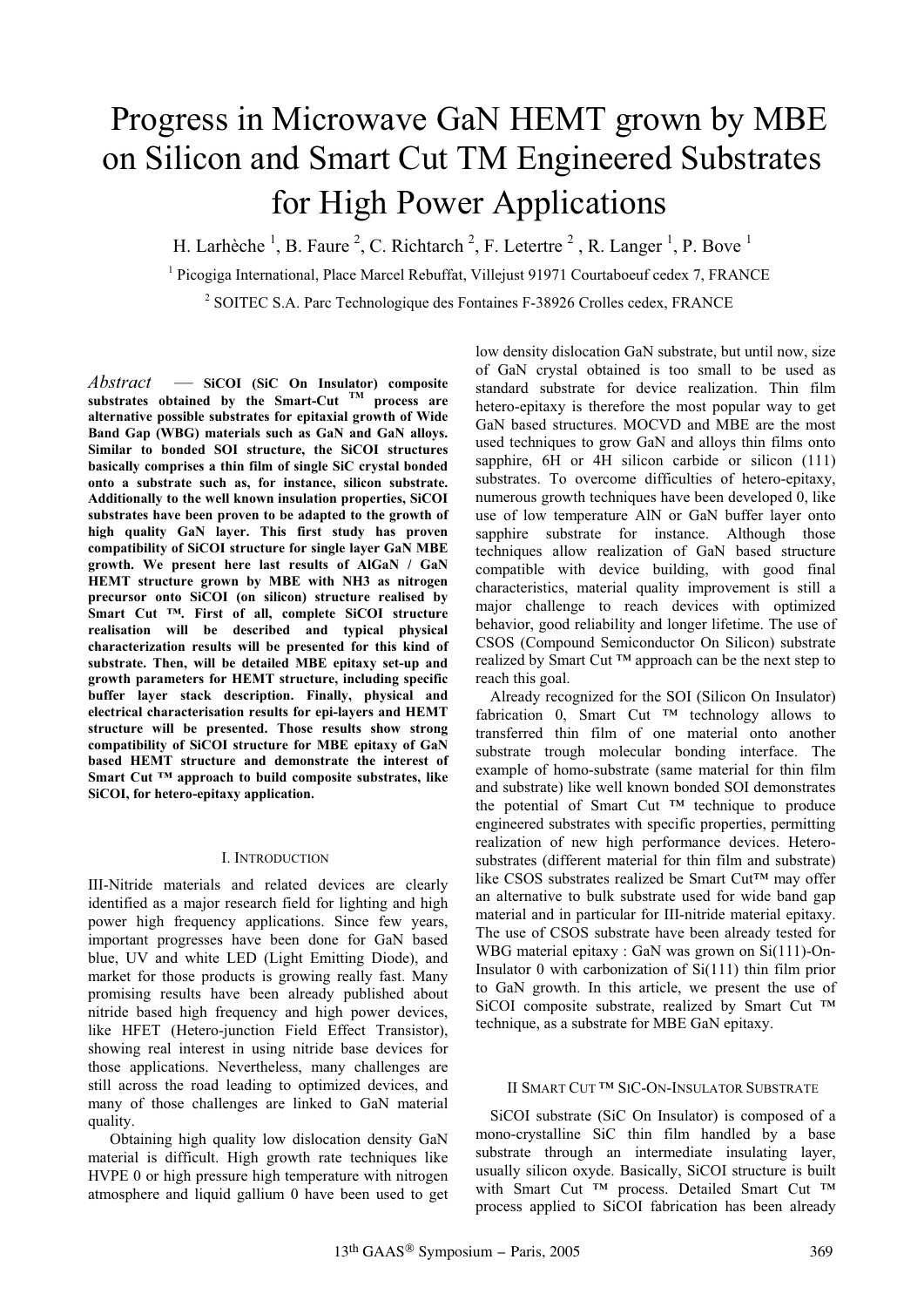described elsewhere 0. It implies high dose hydrogen implantation into a bulk SiC substrate, wafer bonding between implanted SiC substrate and another receiver substrate and finally layer splitting. Wafer bonding is achieved using standard cleaning process and CMP (chemical mechanical polishing) applied to oxidized SiC substrate and/or oxidized receiver substrate. Smart Cut ™ process is compatible with every mono-crystalline SiC polytypes (6H, 4H, 3C). There is also no limitation in term of electrical resistivity and crystal orientation. Thus, either semi-insulating or low resitivity as well as on axis or off axis SiC crystals can be successfully splitted from a bulk substrate and transferred onto a receiver substrate thanks to Smart Cut ™ process. Typical values for the SiC transferred thin film are from 0.2 to 0.8 um. For buried oxide, thickness is usually comprised between 0.2 and 3  $\mu$ m. Additionally, Smart Cut <sup>TM</sup> technology provides the possibility to use reclaimed SiC substrates, already used for a first transfer. Therefore, it allows to use several times the same SiC donor substrate.



Fig. 1 : Smart Cut <sup>™</sup> process flow schematic (a) and typical picture of SiCOI on silicon (b)

Smart Cut ™ technology allows to use receiver substrate of different nature and size : mainly silicon substrates or poly  $\beta$ -SiC are actually used to realize SiCOI substrates with silicon oxide buried layer. Nevertheless, others kind of receiver substrate or buried layer can be used, depending on final application, like AlN substrate as receiver or silicon nitride as buried layer. This flexibility gives the opportunity to combine advantages of an SiC thin film with a particular substrate through a specific buried layer, which sizes and natures are chosen to bring additional features for the final composite substrate.



Fig. 2-a: TEM pictures of on axis 6H SiC thin film after Smart Cut ™ process



Fig. 3-b:  $1x1 \mu m^2$  AFM picture of on a axis 6 iC thin film surface after Smart Cut ™ process

(a)

SiCOI substrates have been widely characterized for either 6H or 4H thin film transferred onto silicon or poly E-SiC 0. In this particular study, we worked on SiCOI substrate with 300 nm thick on axis 6H SiC thin film on silicon handle substrate with 500 nm thick silicon oxide buried layer. Thin film SiC crystalline quality is conserved after the Smart Cut™ process as seen in

Fig. 3 (a) on the TEM (Transmission Electron Microscope) picture. Typical rocking curve results for SiCOI show a full width at half maximum (FWHM) value around 150 arcsec and confirms TEM results. Surface roughness could be adjusted from 40 to 1,5 ÅRMS thanks to additional polishing steps.  $1x1 \mu m^2$ AFM (atomic force microscope) picture is presented in

Fig. 3 (b), exhibiting a roughness of 18 ÅRMS for final SiCOI surface used as substrate for GaN epitaxy.

### III GAN MBE GROWTH ONTO SICOI SUBSTRATE REALIZED BY SMART CUT TM

In a previous experiments,  $0.7 \mu m$  thick GaN layer has been grown by RF plasma assisted Molecular Beam Epitaxy (MBE) technique, exhibiting good structural and physical properties 0. Although this first study have demonstrate the interest in using SiCOI substrate for GaN epitaxy, it necessitates additional experiment to prove the advantage of using SiCOI on silicon for GaN based active structure. The aim of this study is to grow by MBE thicker layers with active structure such as AlGaN / GaN hetero-structure onto SiCOI on silicon composite substrates and evaluate the improvement on